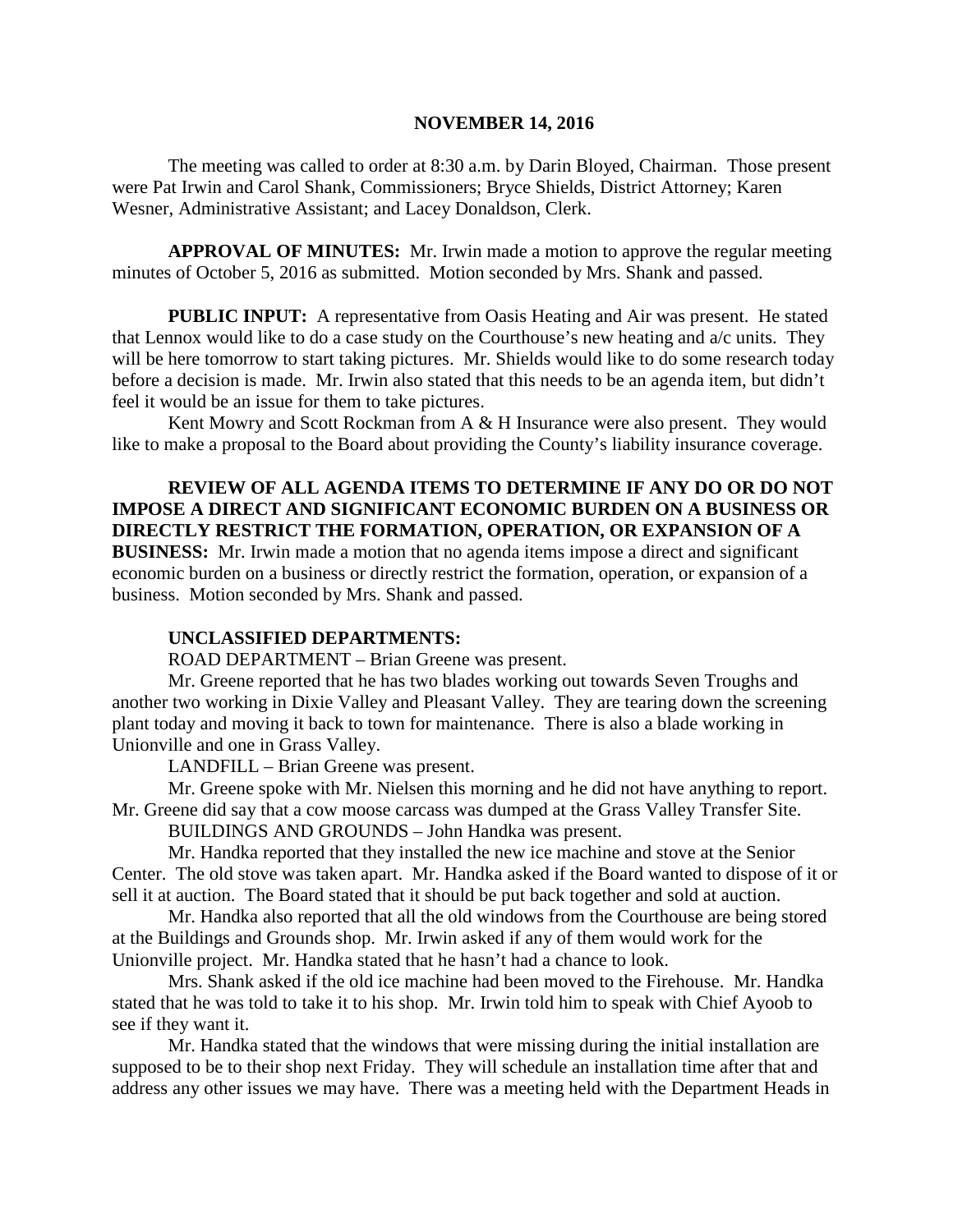the Courthouse to discuss paint colors and window coverings. They did come to a consensus to what they would like.

# **ELECTED DEPARTMENTS:**

LACEY DONALDSON, CLERK-TREASURER – Mrs. Donaldson stated that they are still recovering from last week's Election, which went very well.

*Approval of corrections/changes to the Tax Roll:* There were no corrections or changes submitted.

RENE CHILDS, RECORDER-AUDITOR – *Quote from Precision Document Imaging for replacement of Documentum System (includes Assessor, Clerk, Recorder & District Court offices) and breakdown of costs for each department to be paid for with Tech Funds and Judicial Funds:* Mrs. Childs gave the Board an updated quote with a reduction of \$2,400 bringing the total to \$47,844.00.

Mr. Irwin made a motion to approve the quote from Precision Document Imaging to replace the Documentum System as presented in the amount of \$47,844.00 to be paid for with Tech Fees and Judicial funds. Motion seconded by Mrs. Shank and passed.

**PROCLAMATIONS AND AWARDS:** There were no Proclamations or Awards for consideration.

**DISCUSSION REGARDING SETTING A DATE TO HOLD A COUNTY AUCTION:** The Board will ask the Department Heads for a list of items and then an auction will be scheduled for this upcoming spring.

**DISCUSSION REGARDING DEPARTMENT INVENTORY LISTS AND VALIDATION OF INVENTORY WHEN DEPARTMENT HEAD CHANGES:** Mr. Irwin suggested developing a County Policy. Mrs. Childs stated that her office sends out inventory sheets every couple years.

The meeting recessed at 8:59 a.m. for a Litigation meeting and reconvened at 9:18 a.m.

**DISCUSSION/ACTION ON DECLARATION OF PUBLIC NUISANCE AND ABATEMENT OF HAZARDOUS ANIMALS OR CONDITIONS ON RESERVATION ROAD, LOVELOCK, NEVADA:** Mr. Shields reported that this item was handled by the Court.

**CORRESPONDENCE:** There was no correspondence for review.

**REPORT FROM LEGAL COUNSEL:** No report was given.

**REPORT FROM ADMINISTRATIVE ASSISTANT:** No report was given.

**DISCUSSION REGARDING STARTING THE PROCESS FOR THE NEXT STEPS REGARDING THE PERSHING COUNTY ECONOMIC DEVELOPMENT AND CONSERVATION ACT:** Mr. Shields gave the Board a draft Ordinance to review, which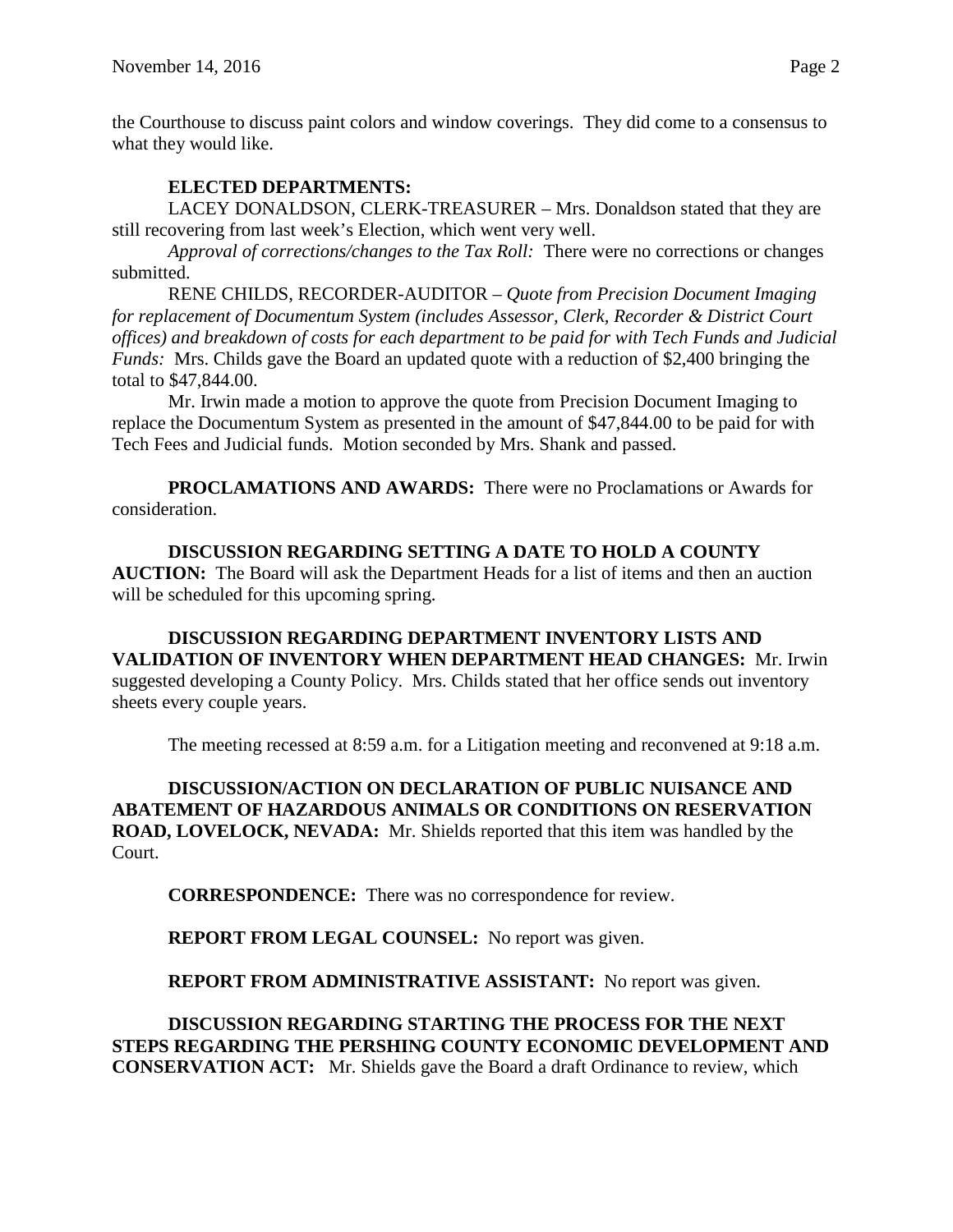would create a Conservation and Development Advisory Committee. A First Reading will be on the next agenda.

# **ELECTED DEPARTMENTS, CONT.D:**

LAURI CERINI-JONES, ASSESSOR – Mrs. Cerini-Jones stated that their reappraisal cycle is about wrapped up. Pictometry will be here tomorrow to do some training on the system, so Mrs. Cerini-Jones will be closing DMV from 9-1. Sgt. Carmichael is also going to participate in the training.

**VOUCHERS:** Mr. Irwin made a motion to approve the vouchers as submitted. Motion seconded by Mrs. Shank and passed.

### **MATTERS OF THE BOARD FOR DISCUSSION, BOARD MEMBER REPORTS, BOARD LIAISON REPORTS:** Mrs. Shank did not have anything to report.

Mr. Irwin stated that the NACO (Nevada Association of County Officials) Conference is this week. He has been meeting weekly with Senator Heller's and Congressman Amodei's offices. He also attended the Senior Center Advisory Board meeting and they discussed the Gift Fund.

Mr. Bloyed stated that the Recreation Board did not receive any RFPs (request for proposals) on the billboard. They are still discussing what to do with it. It may have to be torn down completely and a new one installed.

The meeting recessed at 9:42 a.m. and reconvened at 10:00 a.m.

# **PLANNING DEPARTMENT:** James Evans was present.

There will be a Planning Commission meeting in December and probably January as well.

# **IMLAY WATER:** James Evans was present.

Mr. Evans stated that he did not have anything to report. After the meeting he will be going up there to get samples.

**BUILDING DEPARTMENT:** James Evans was present.

Mr. Evans gave the Board a written update on Code Enforcement issues.

The meeting recessed at 10:08 a.m. and reconvened at 10:17 a.m.

**CANVAS OF THE 2016 GENERAL ELECTION:** Mrs. Donaldson gave the Board a copy of the Canvas of the 2016 General Election to review.

Mrs. Shank made a motion to approve the Canvas of the 2016 General Election as presented. Motion seconded by Mr. Irwin and passed.

**JERRY ALLEN, SHERIFF'S DEPARTMENT:** There was no one present from the Sheriff's Department.

The meeting recessed at 10:20 a.m. and reconvened at 11:00 a.m.